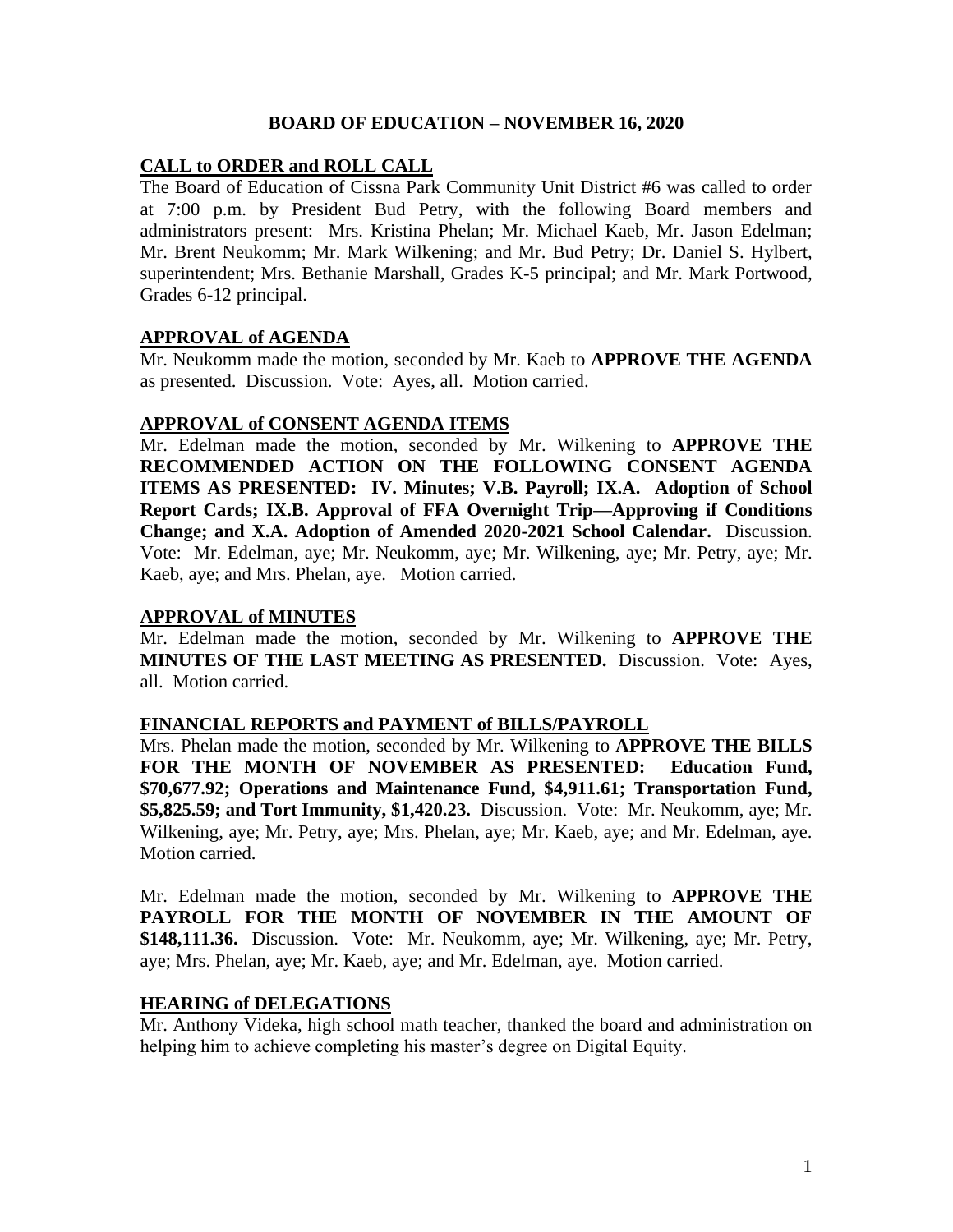# **COMMUNICATIONS**

The board received the following communication: FOIA Request from Local Labs— Guest Speaker Contracts—and response from Dr. Hylbert.

# **COMMITTEE REPORTS**

### **Finance Committee – Dr. Hylbert**

Mr. Wilkening made the motion, seconded by Mr. Neukomm to **ADOPT THE FOLLOWING TENTATIVE TAX LEVY RESOLUTION:**

# **TENTATIVE TAX LEVY RESOLUTION**

WHEREAS, the Board of Education is authorized by 105 ILCS 5/17-2 to levy taxes for the purpose of providing education for the students of the district; and

WHEREAS, the Estimated 2017 Levy does not exceed 105% of the amount extended in 2018; and

WHEREAS, the provisions of 35 ILCS 200/18-60 through 85 of the "Truth-in-Taxation" law are inapplicable;

NOW, THEREFORE, Be it Resolved by the Board of Education of School District #6, County of Iroquois, State of Illinois, as follows:

SECTION 1: The Estimated Tax Levy, a copy of which is attached hereto and made a part hereof, is adopted as a Tentative Tax Levy.

Dated this 16<sup>th</sup> day of November 2020.

By: President, Board of Education

\_\_\_\_\_\_\_\_\_\_\_\_\_\_\_\_\_\_\_\_\_\_\_\_\_\_\_\_\_\_\_\_\_\_\_\_

\_\_\_\_\_\_\_\_\_\_\_\_\_\_\_\_\_\_\_\_\_\_\_\_\_\_\_\_\_\_\_\_\_\_\_\_

By: Secretary, Board of Education

Discussion. Vote: Mr. Wilkening, aye; Mr. Petry, aye; Mrs. Phelan, aye; Mr. Kaeb, aye; Mr. Edelman, aye; and Mr. Neukomm, aye. Motion carried.

### **Negotiations & Personnel**

Mr. Edelman made the motion, seconded by Mr. Neukomm to **APPROVE THE EMPLOYMENT OF SAMANTHA HASSELBRING AS K-5 SELF-CONTAINED TEACHER FOR THE SECOND SEMESTER OF THE 2020-2021 SCHOOL TERM PENDING RECEIPT OF HER PROFESSIONAL EDUCATORS LICENSE FROM THE STATE OF ILLINOIS.** Discussion. Vote: Mr. Wilkening, aye; Mr. Petry, aye; Mrs. Phelan, aye; Mr. Kaeb, aye; Mr. Edelman, aye; and Mr. Neukomm, aye. Motion carried.

# **REPORT FROM PRINCIPALS**

Mrs. Bethanie Marshall, elementary principal, and Mr. Mark Portwood, junior/senior high principal addressed the board. Mrs. Marshall informed the board that all third grade students are now equipped with Chromebooks. Mrs. Marshall will be putting together another survey to be sent to parents on Remote Learning. Mr. Portwood reported that there are approximately 21 remote learners in the junior high and high school.